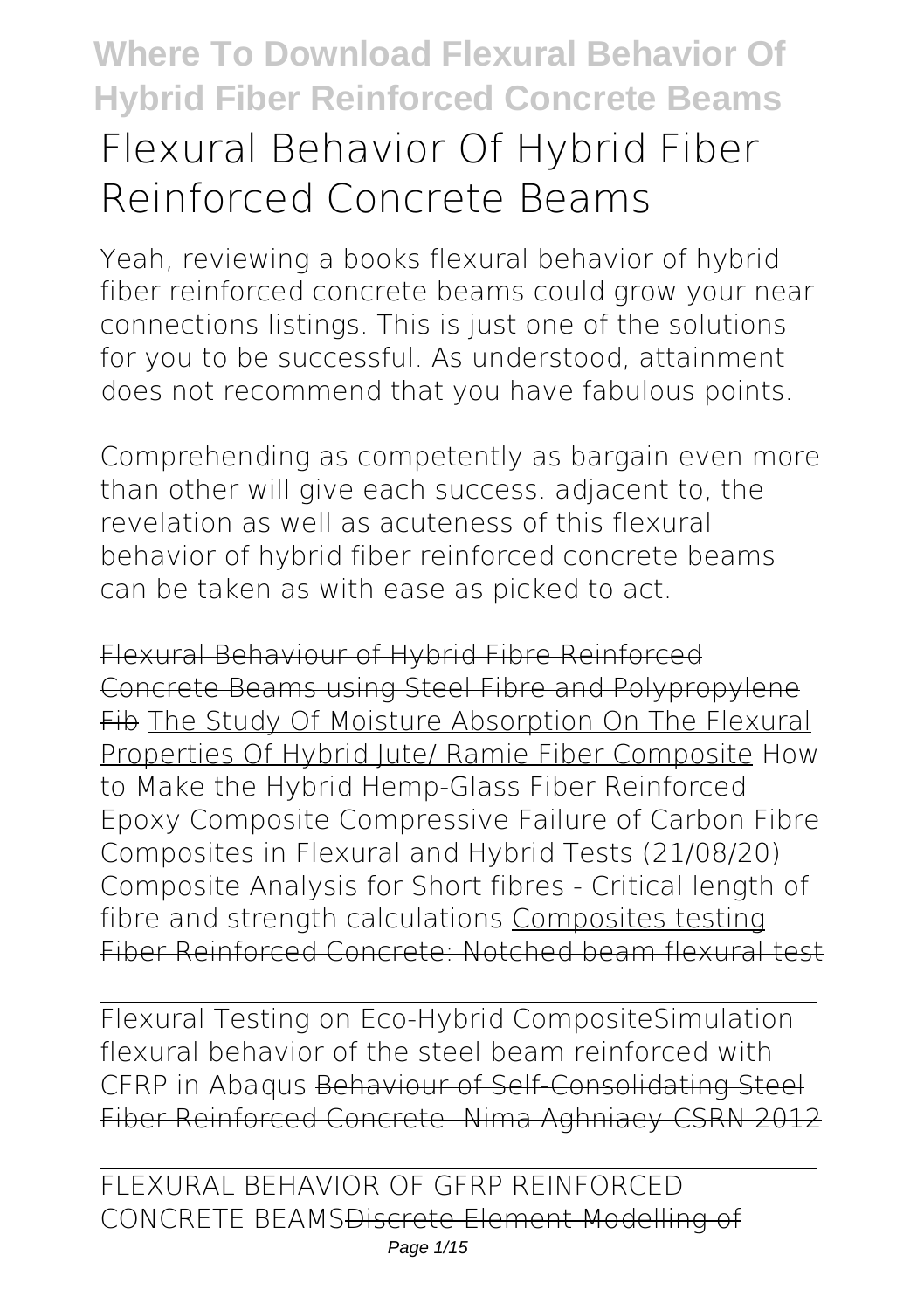Masonry Structures Dental Crown Types. Which is Best?

What is fiber reinforced concrete?*Steel fiber concrete reinforcement – how does it work? VITA ENAMIC Implant Solutions CAD/CAM Block with Dr. Sameer Puri 02 VITA ENAMIC Polishing how to strengthening a concrete beam with carbon fiber reinforced polymer* Bonding VITA ENAMIC® IS to a Titanium Base Fiber Reinforced Concrete – Sampling and Testing (FRC) Flexural Strength of Concrete

Hybrid Composite Beam (HCB) -- Innovative Global Products

Flexural Behavior of FRC Beams to ASTM C1609 — CONTROLS | CONTROLS Group**Textile Reinforced Concrete Structural Sections, by Prof. Barzin Mobasher, Arizona State Univ., USA** Shear testing of Hybrid Fibre concrete beam Shrinkage: Mechanism and Behaviours Important Considerations in Design of Primary Structural Components: Part 1 by Mr. Aung 3D Printing: Testing for Mechanical Properties | Park webinar series Shear Behavior of Reinforced Concrete Columns with High- Strength Steel and Concrete Flexural Behavior Of Hybrid Fiber

Flexural behavior of ultra-high performance hybrid fiber reinforced concrete at the ambient and elevated temperature 1. Introduction. Ultra-high performance fiber reinforced concrete (UHPFRC) is generally defined as a cement-based... 2. Experimental program. Table 1 shows the mix proportions of ...

#### Flexural behavior of ultra-high performance hybrid fiber ...

This paper presents experimental results of double-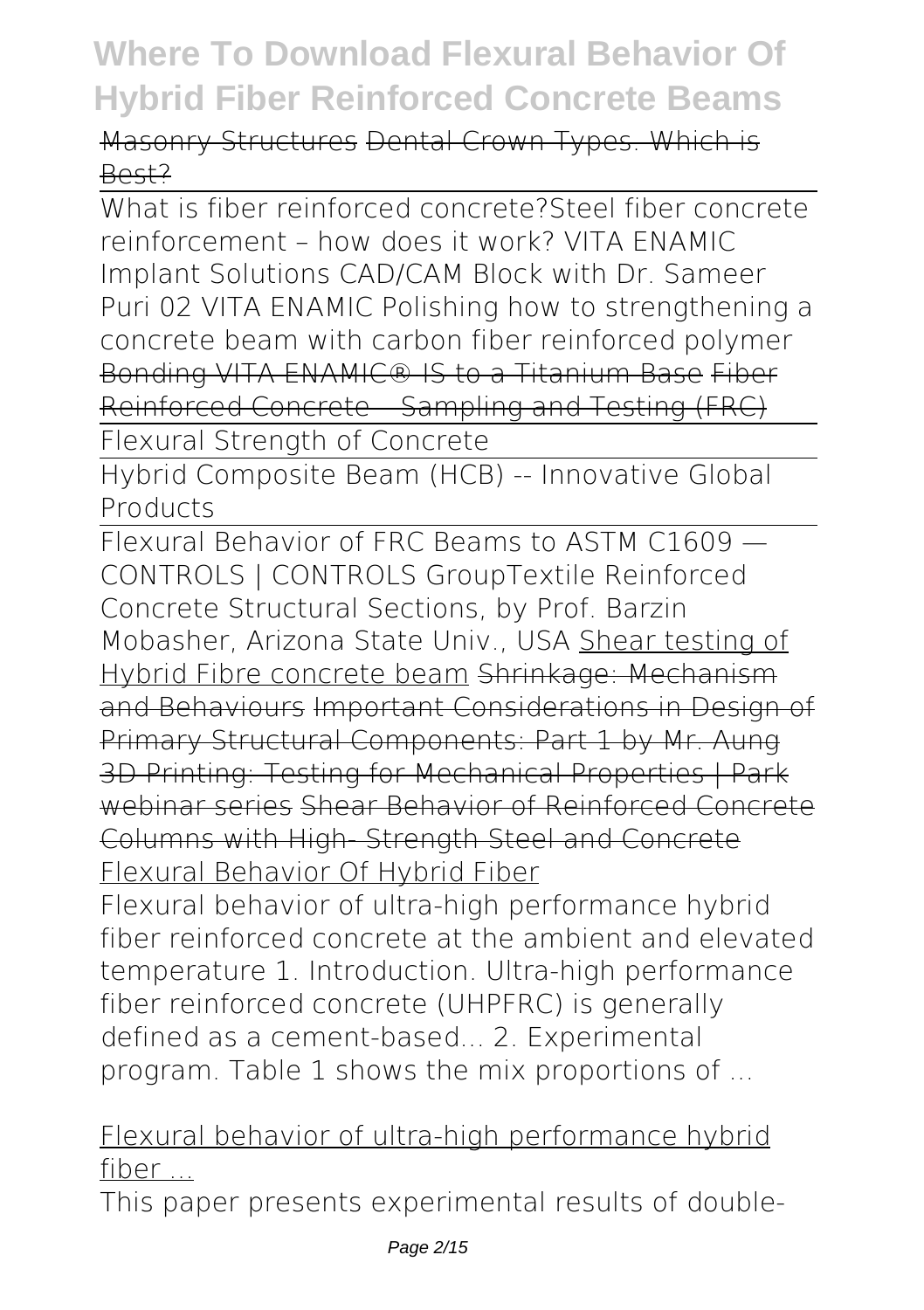lap joints of fiber-reinforced polymer (FRP) or steel splice plates bonded and bolted to flanges and web of pultruded hybrid I-beams with carbon F...

#### Flexural Behavior of Pultruded Hybrid Fiber-Reinforced

... Flexural behavior of hybrid concrete-filled fiber reinforced polymer tube columns 1. Introduction. CFFTs (concrete-filled FRP (fiber-reinforced polymer) tubes) are a viable alternative to conventional... 2. Development of HCFFT. The development of the HCFFT system became possible by recent ...

Flexural behavior of hybrid concrete-filled fiber ... Hybrid fiber use on flexural behavior of ultra high performance fiber reinforced concrete beams 1. Introduction. Over the last two decades, the production of Ultra-High Performance Fiber Reinforced Concrete (UHPFRC)... 2. Experimental program. In the test program, total of twelve UHPFRC beams were ...

Hybrid fiber use on flexural behavior of ultra high ... The addition of PVA fiber in TRGs yielded the deflection hardening behavior. The flexural strength of heat cured hybrid PVA fiber–AR glass fiber TRG is higher than its ambient cured counterpart TRG. However, in the case of deflection at peak load, the opposite phenomenon is observed.

#### Flexural Behavior of Hybrid PVA Fiber and AR-Glass **Textile**

FLEXURAL BEHAVIOR OF HYBRID FIBER REINFORCED CONCRETE BEAMS H S Jadhav1 and M D Koli1\* In this paper flexural behavior of hybrid fiber reinforced Page 3/15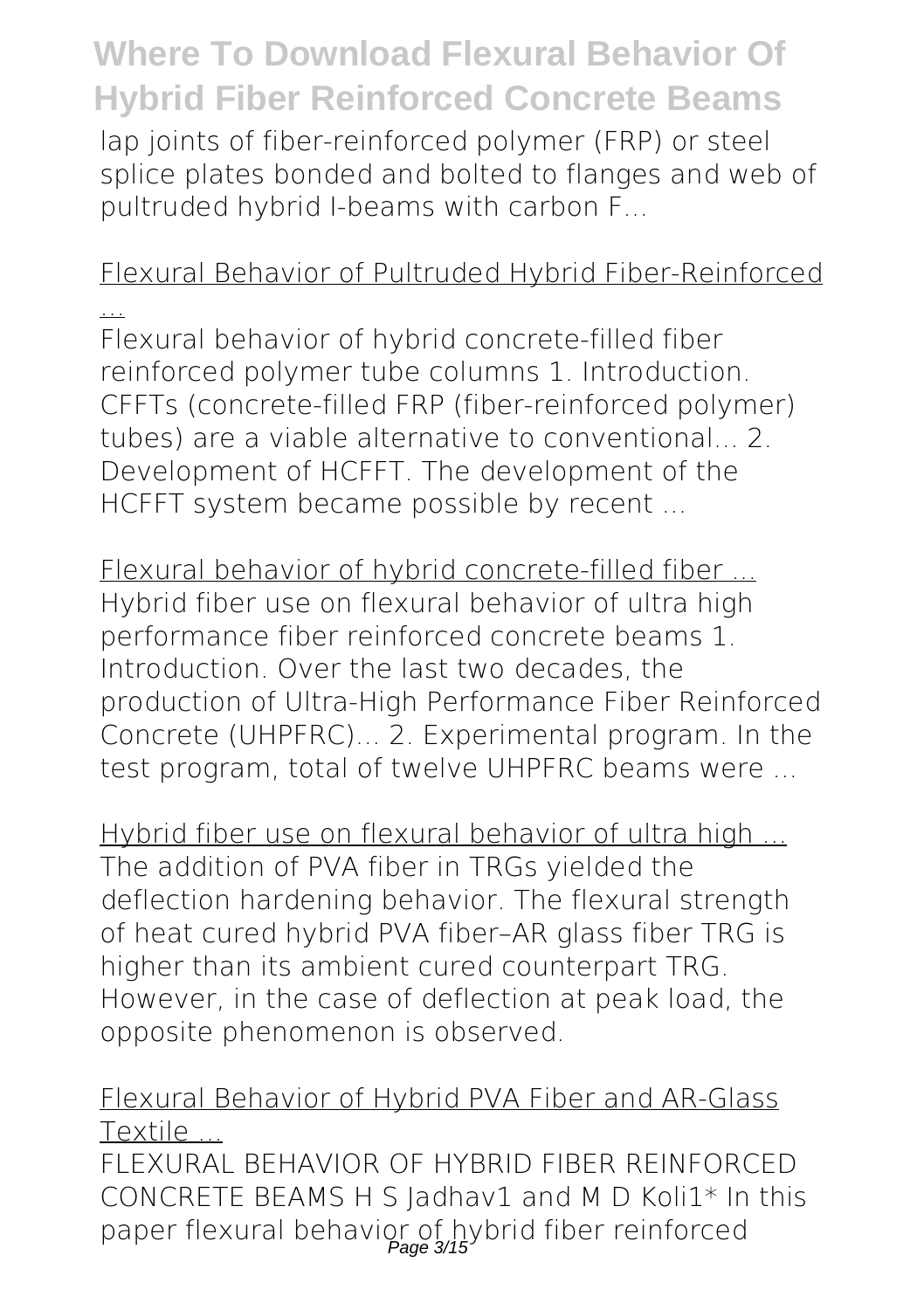concrete beams is investigated. Combination of steel and polypropylene fibers was used as hybrid fibers. In hybridization, steel

#### FLEXURAL BEHAVIOR OF HYBRID FIBER REINFORCED CONCRETE BEAMS

The experimental result shows that the ductility behavior of steel fibre reinforced beam and Hybrid fibre reinforced beam is high compared to controlled concrete. KEY WORDS: Hybrid, Steel Fibre, Polyster Recron Fibre, Coir Fibre, Ductility 1.0 INTRODUCTION Plain cement concrete possesses limited ductility and little resistance to cracking.

#### Flexural Behaviour Of Solo And Hybrid Fibre Concrete- $A$  ...

Comparative flexural behavior of Hybrid Ultra High Performance Fiber Reinforced Concrete with different macro fibers 1. Introduction. Much research has been conducted to enhance the tensile strength and ductility of Ultra High... 2. Research significance. Very little information is available about

Comparative flexural behavior of Hybrid Ultra High ... The effect of short polyvinyl alcohol (PVA) fiber as hybrid reinforced with alkali-resistant (AR) glass fiber textile on the flexural behavior of above TRC and TRGs is also studied. Results show deflection hardening behavior of both TRGs with higher flexural strength in heat cured TRG and higher deflection capacity at peak load in ambient air cured TRG.

Flexural Behavior of Hybrid PVA Fiber and AR-Glass Textile ...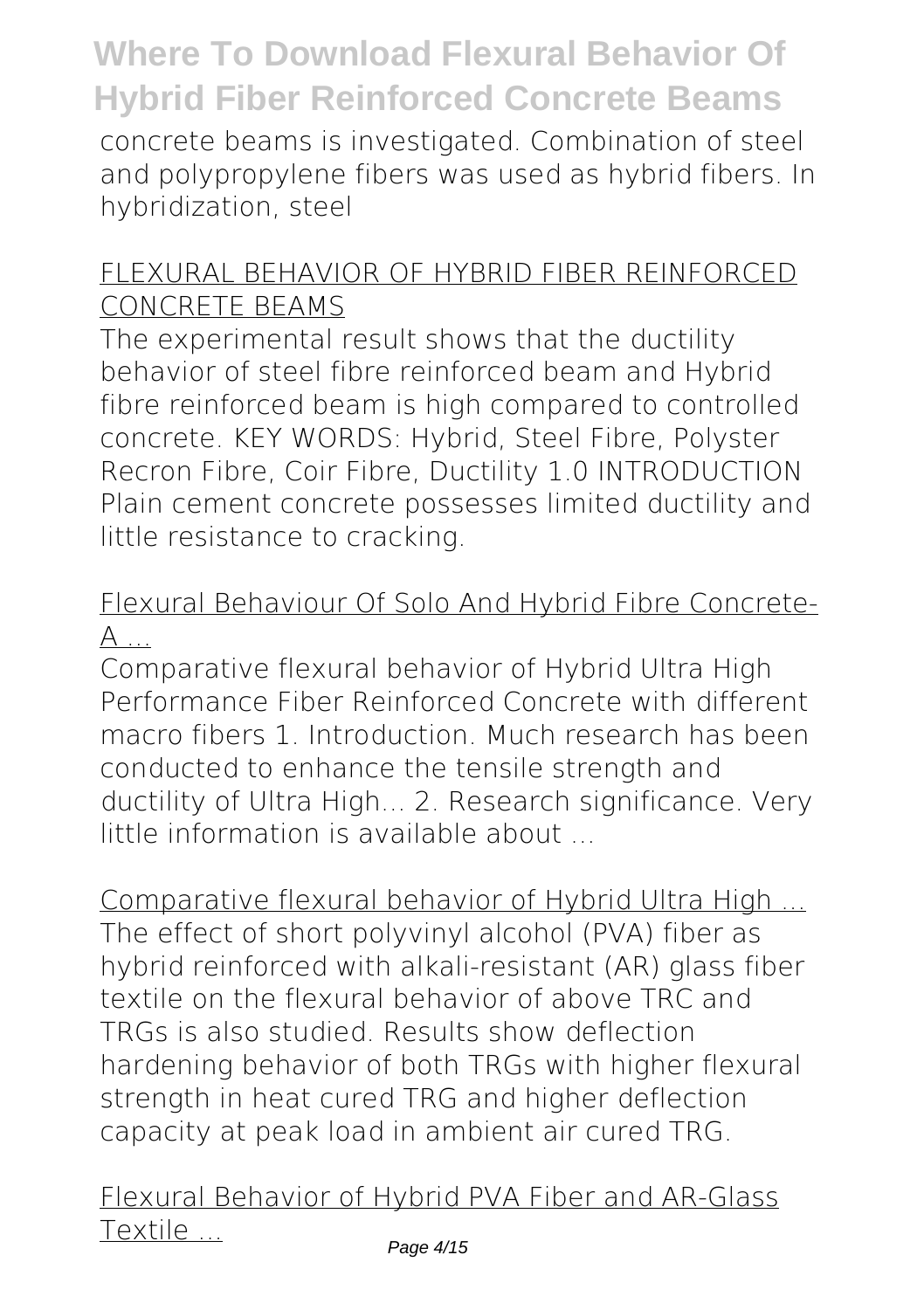It is worth to mention that, Ibrahim et al [Ibrahim et al 2005] found that the addition of plain steel, or polypropylene, or hybrid fiber to the plain concrete with  $1:1$  ratio of coarse to fine...

#### FLEXURAL BEHAVIOR OF PARTIAL DEPTH OF HYBRID FIBER ...

Title: Effectiveness of Hybrid Fibers on Flexural Behavior of Concrete Beams Reinforced with Glass Fiber-Reinforced Polymer Bars. Author(s): Ganapati M. Patil, M. Chellapandian, and S. Suriya Prakash. Publication: Structural Journal. Volume: 117. Issue: 5. Appears on pages(s): 269-282

#### Effectiveness of Hybrid Fibers on Flexural Behavior of ...

The test results portray that the addition of hybrid fibers stiffen the post-cracking response and increases the energy absorption capacity. The failure mode changed from flexure-shear (brittle) to flexure (ductile) mode with the addition of hybrid fibers.

Flexure-Shear Behavior of Hybrid Fiber-Reinforced ... The validation study presented the flexural behaviors of HPSFRC T-beams with different reinforcement configurations. The test results of the HPSFRC beams were assessed in terms of the behavior of a conventional reinforced concrete T-beam and a composite profiled T-beam.

#### Flexural Behavior of New Hybrid Profiled Steel-FRP T-Beams ...

However, the hybrid effect has been mostly studied by tensile tests, and there has been less attention on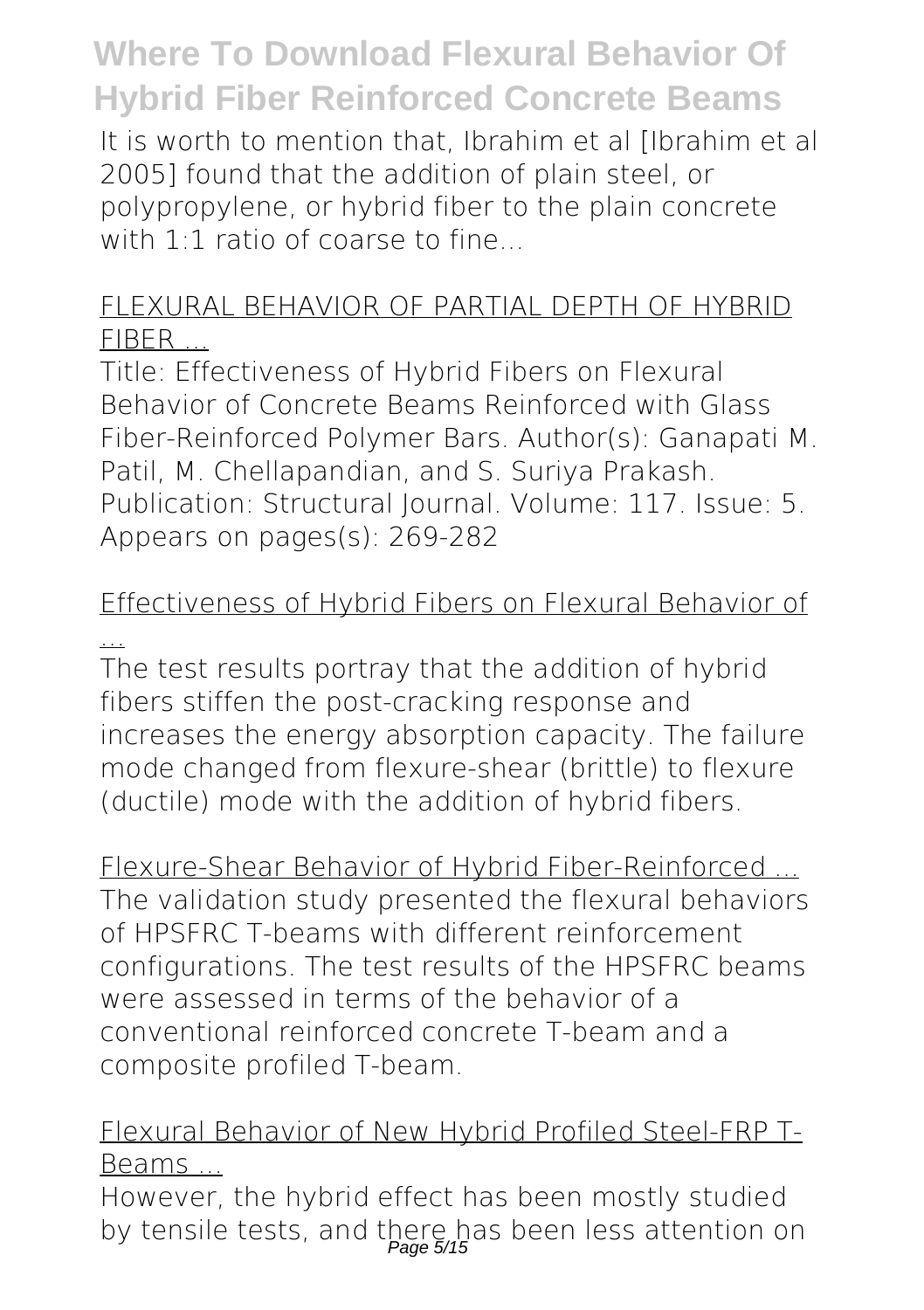the hybrid effects under compressive or flexural loadings. This work aims to investigate the compressive and flexural behavior of a UHMPEF/CF/EP (epoxy) system and to elucidate the related hybrid effects. 2.

Compressive and flexural behavior of ultra-highmodulus ...

In order to obtain the fatigue life of layered hybrid fiber reinforced concrete (LHFRC) at different stress levels, flexural fatigue tests were carried out on specimens. The relation between fatigue lives and stress levels was simulated using the two-parameter Weibull distribution.

Flexural fatigue behavior of layered hybrid fiber ... Two kinds of carbon aramid/epoxy hybrid woven composite specimens with different fiber orientations were prepared. The progressive flexural damage behaviors of the composites were studied. The failure process was monitored in real time by acoustic emission during the test, and the characteristics of the acoustic emission signals originating from the damage were deeply studied.

Flexural progressive damage and failure behavior of carbon ...

In this paper, a new hybrid construction of hollow core slab-type members, in which a middle hollow core layer of ordinary Portland cement concrete is sandwiched in-between a top and bottom layer of steel fiber-reinforced ultra -high performance concrete, is explored to examine their structural adequacy. The tests of beam-type specimens, cast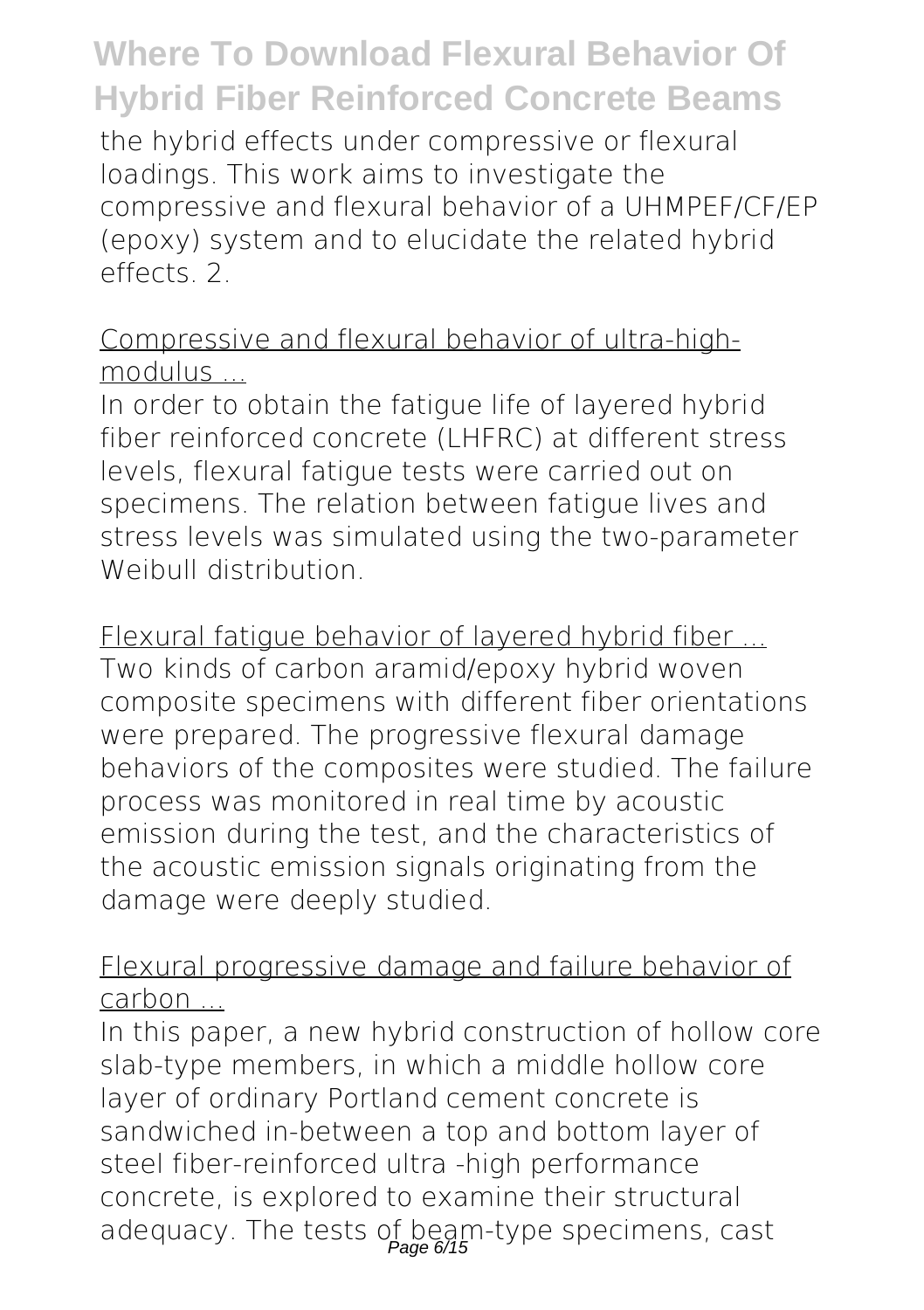#### **Where To Download Flexural Behavior Of Hybrid Fiber Reinforced Concrete Beams** without any traditional steel reinforcement, have ...

#### Flexural behavior of hybrid hollow-core slab built with ...

Flexural Behavior of Unidirectional Polyethylene-Carbon Fibers-PMMA Hybrid Composite Laminates INTRODUCTION High-performance polyethylene fibers (PEF) are currently produced by solution (gel) spinning of ultrahigh molecular weight polyethylene and possess unique mechanical prop- erties in terms of high strength-to-weight ratios and stiff-

#### Flexural behavior of unidirectional polyethyleneâ carbon ...

In this paper flexural behavior of hybrid fiber reinforced concrete beams is investigated. Combination of steel and polypropylene fibers was used as hybrid fibers. In hybridization, steel fibers of aspect ratio 30 and 50 were used and aspect ratio of polypropylene fibers was kept constant.

Flexural members such as beams are typically made from wood, concrete, prestressed concrete, steel, and FRP. Built-up I-beams made from thin fiber reinforced plates are another group of beams that can provide an alternative to steel and reinforced concrete beams for various uses. The purpose of this research is to evaluate the potential of using built-up I-beams made of thin SIFCON plates in structural applications such as beams, lintels, and others. Several built-up I-beams were prepared and tested in flexure. The thin SIFCON plates were made with straight fibers (brass coated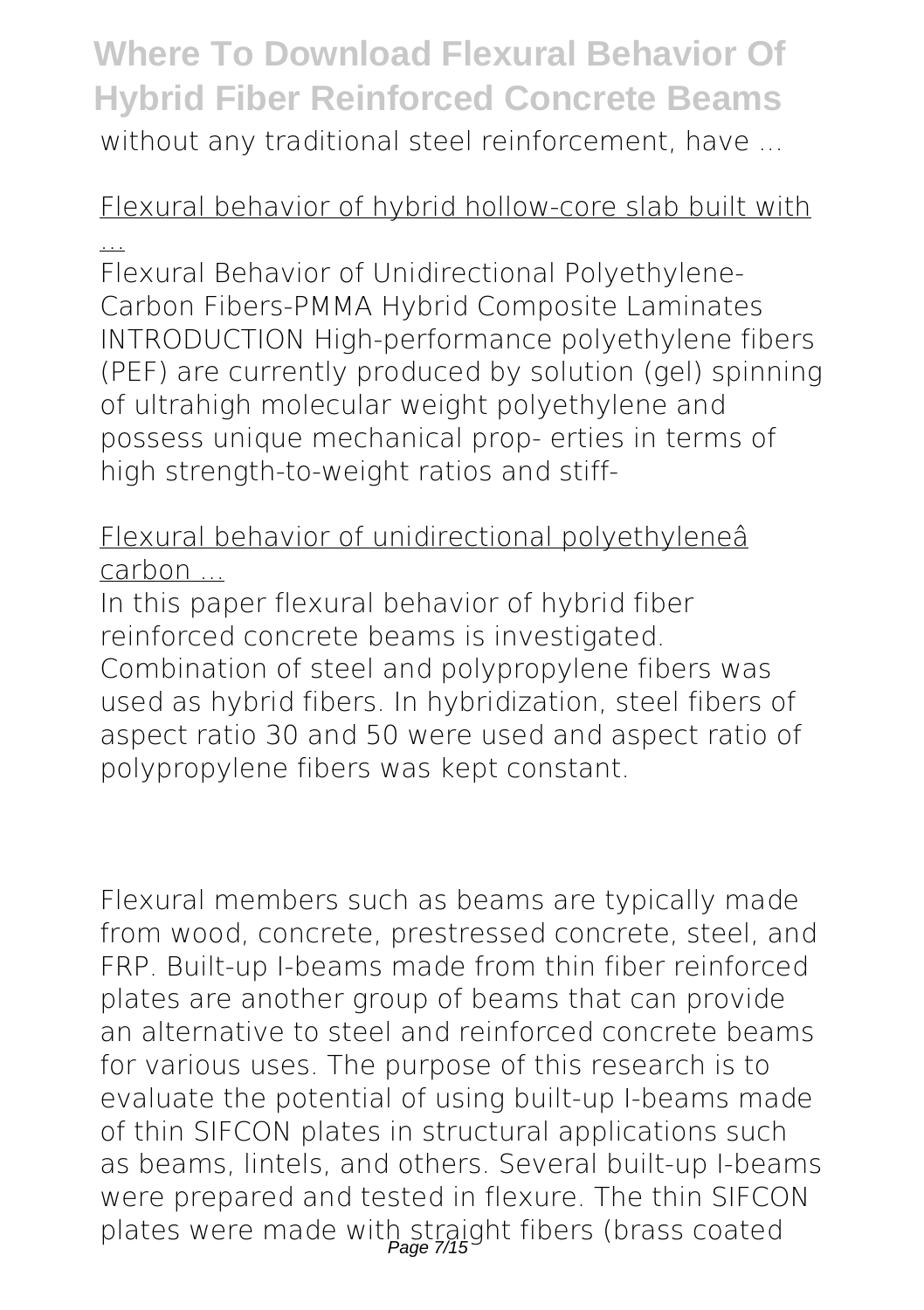microfibers), hooked fibers, and a hybrid using both fibers. The plates were connected using organic epoxy resin with and without thin aluminum angles and with basalt fabrics using an inorganic epoxy. The built-up Ibeams were tested in flexure to evaluate bending strength and their failure modes such flange yielding, lateral torsional buckling, and web shear failure. The builtup I-beams were also strengthened using in tension using basalt fabrics to improve their tensile strength. The results showed that the use of basalt fabrics increases the flexural capacity of the built-up beams and can be used for retrofitting of these beams. The results of this study showed that these beams can be fabricated and can be used as structural members subjected to bending. The study also provided test data and information on the feasibility of these types of beams, methods of connecting plate components, their performance in flexure and their failure modes.

Research on natural fiber composites is an emerging area in the field of polymer science with tremendous growth potential for commercialization. Hybrid Natural Fiber Composites: Material Formulations, Processing, Characterization, Properties, and Engineering Applications provides updated information on all the important classes of natural fibers and their composites that can be used for a broad range of engineering applications. Leading researchers from industry, academia, government, and private research institutions from across the globe have contributed to this highly application-oriented book. The chapters showcase cutting-edge research discussing the current status, key trends, future directions, and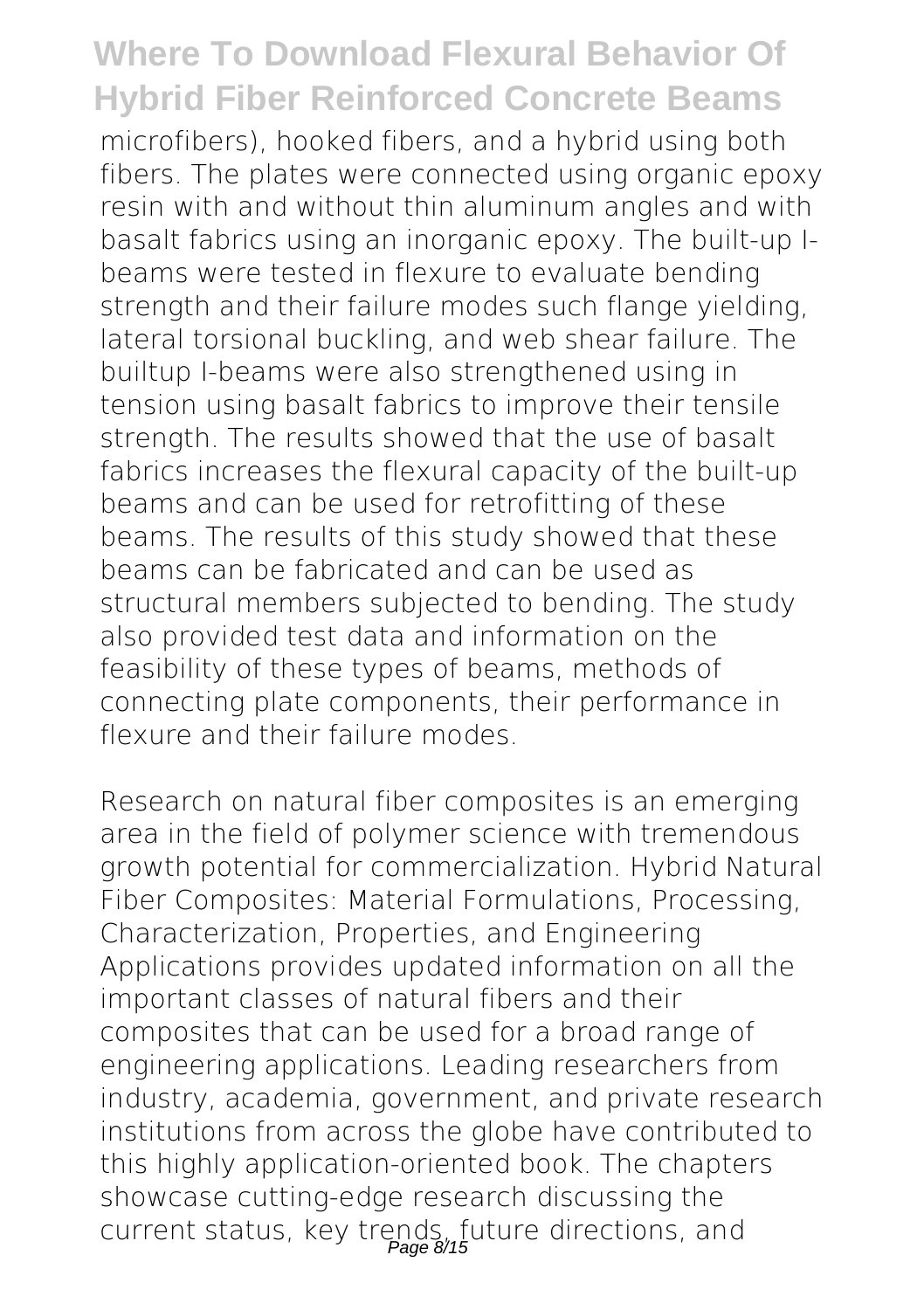opportunities. Focusing on the current state of the art, the authors aim to demonstrate the future potential of these materials in a broad range of demanding engineering applications. This book will act as a onestop reference resource for academic and industrial researchers working in R&D departments involved in designing composite materials for semi structural engineering applications. Presents comprehensive information on the properties of hybrid natural fiber composites that demonstrate their ability to improve the hydrophobic nature of natural fiber composites Reviews recent developments in the research and development of hybrid natural fiber composites in various engineering applications Focuses on modern technologies and illustrates how hybrid natural fiber composites can be used as alternatives in structural components subjected to severe conditions

This book presents an authoritative account of the potential of advanced composites such as composites, biocomposites, composites geopolymer, hybrid composites and hybrid biocomposites in aerospace application. It documents how in recent years, composite materials have grown in strength, stature, and significance to become a key material of enhanced scientific interest and resultant research into understanding their behavior for selection and safe use in a wide spectrum of technology-related applications. This collection highlights how their unique combination of superior properties such as low density, high strength, high elastic modulus, high hardness, high temperature capability, and excellent chemical and environmental stability are optimized in technologies within these field.<br>Page 9/15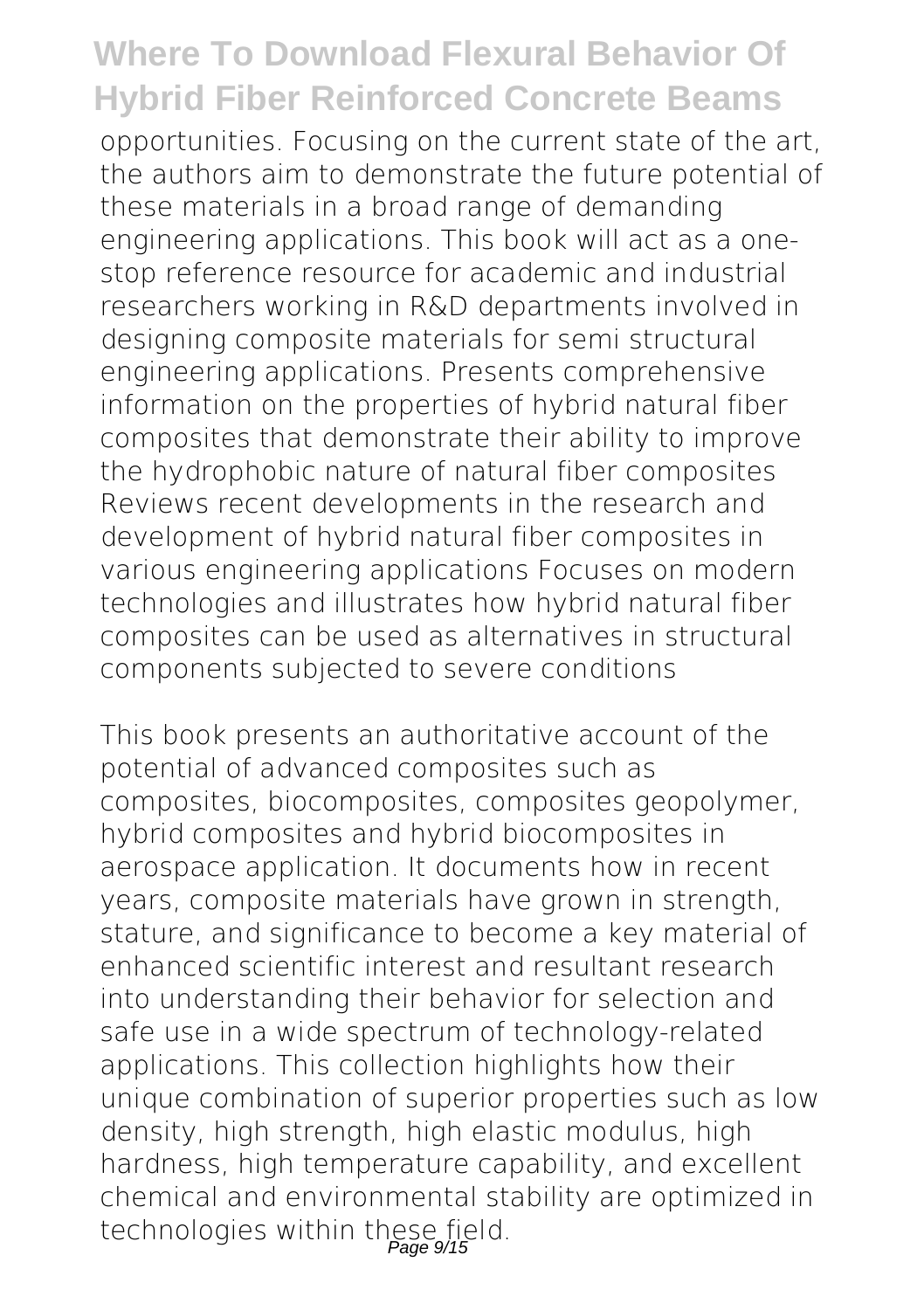This book presents select papers from the International Conference on Smart Materials and Techniques for Sustainable Development (SMTS) 2019. The contents focus on a wide range of methods and techniques related to sustainable development fields like smart structures and materials, innovation in water resource development, optical fiber communication, green construction materials, optimization and innovation in structural design, structural dynamics and earthquake engineering, structural health monitoring, nanomaterials, nanotechnology and sensors, smart biomaterials and medical devices, materials for energy conversion and storage devices, and IoT in sustainable development. This book aims to provide up-to-date and authoritative knowledge from both industrial and academic worlds, sharing best practice in the field of smart materials analysis. The contents of this book will be beneficial to students, researchers, and professionals working in the field of smart materials and sustainable development.

Polymer-based fibre-reinforced composites FRC's have now come out as a major class of structural materials being used or regarded as substituent's for metals in several critical components in space, automotive and other industries (marine, and sports goods) owing to their low density, strength-weight ratio, and fatigue strength. FRC's have several commercial as well as industrial applications ranging from aircraft, space, automotive, sporting goods, marine, and infrastructure. The above-mentioned applications of FRC's clearly reveal that FRC's have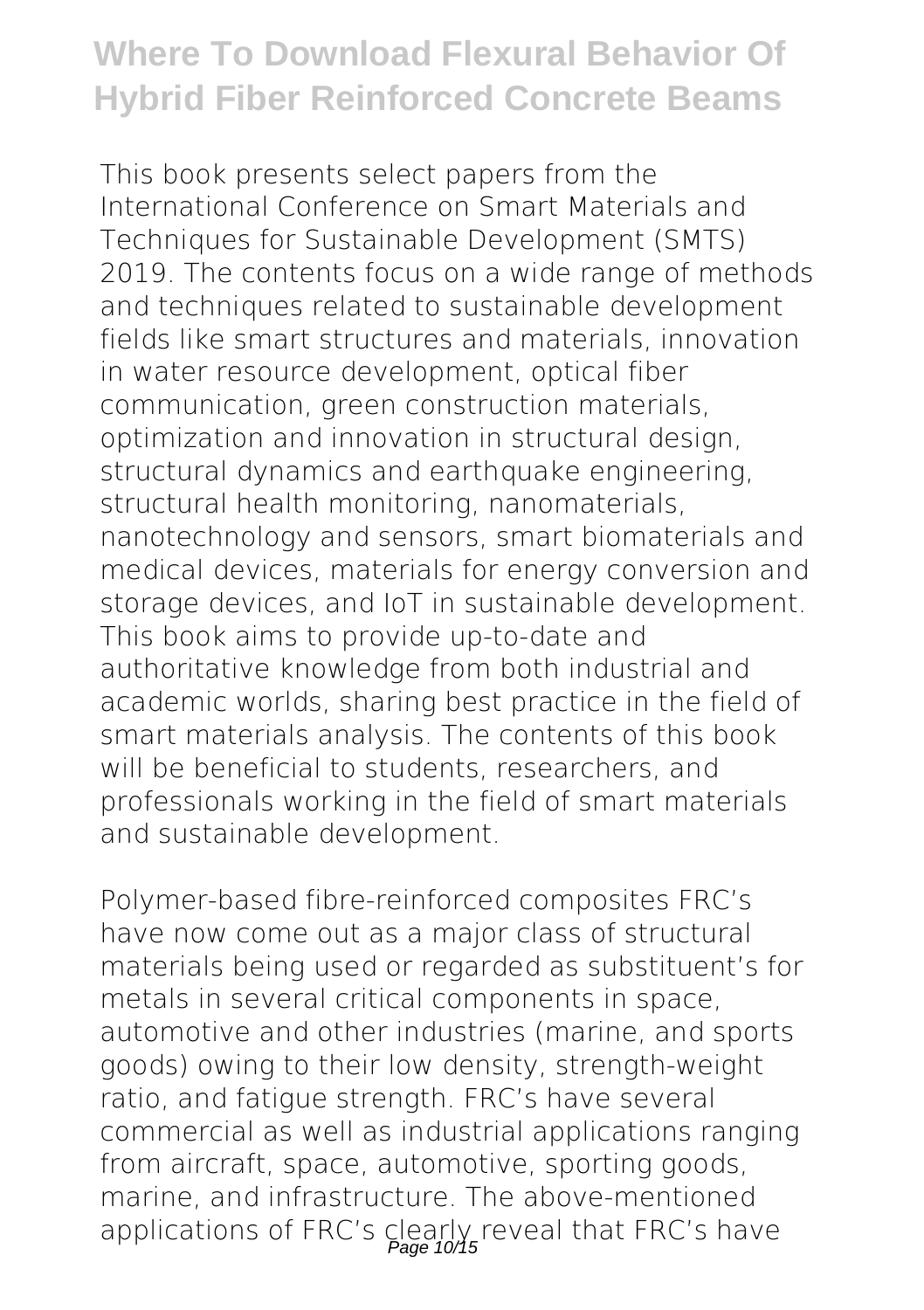the potential to be used in a broad range of different engineering fields with the added advantages of low density, and resistance to corrosion compared to conventional metallic and ceramic composites. However, for scientists/researchers/R&D's to fabricate FRC's with such potential there should be careful and precise design followed by suitable process development based on properties like mechanical, physical, and thermal that are unique to each application. Hence the last few decades have witnessed considerable research on fibre reinforced composites. Fibre Reinforced Composites: Constituents, Compatibility, Perspectives and Applications presents a widespread all-inclusive review on fibre-reinforced composites ranging from the different types of processing techniques to chemical modification of the fibre surface to enhance the interfacial adhesion between the matrix and fibre and the structure-property relationship. It illustrates how high value composites can be produced by efficient and sustainable processing methods by selecting different constituents [fibres and resins]. Researchers in academia working in composites and accompanying areas [materials characterisation] and industrial manufacturers who need information on composite constituents and how they relate to each other for a certain application will find the book extremely useful when they need to make decisions about materials selection for their products. Focuses on the different types of FRC's that are currently available (e.g. from polymeric matrices to metallic and ceramic matrices, from carbon fibre to different types of natural fibres and from short to long fibre reinforced), their processing techniques,<br>Page 11/15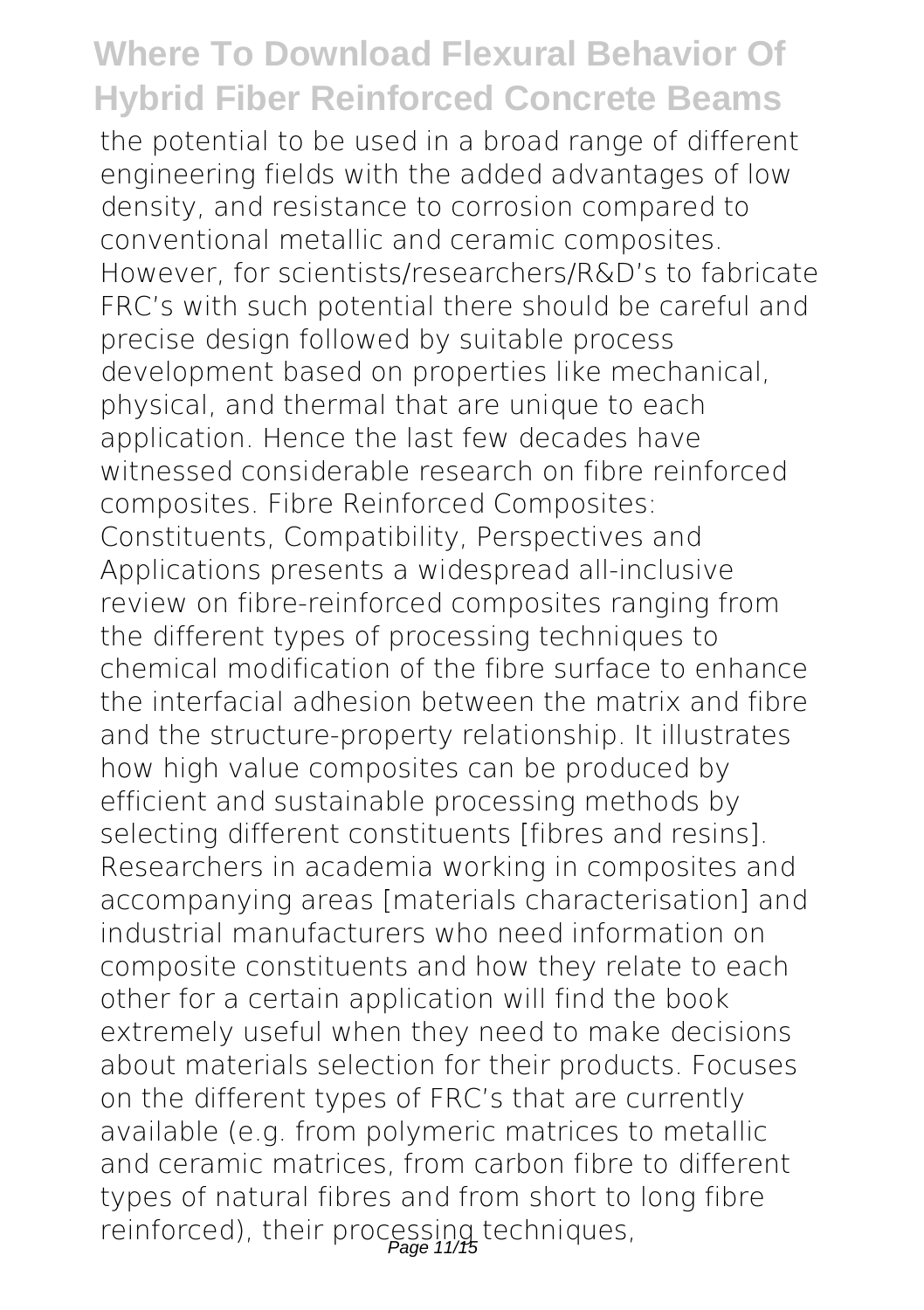characterization of different properties, and how to improve the interfacial adhesion between an incompatible fibre and matrix and their applications Looks at crisis areas such as how to incorporate incompatible fibres and matrices together (e.g. Nonpolar polypropylene matrix is not compatible with that of polar natural fibres and hence suitable surface modifications are required to make them compatible with each other) along with low cost processing methods, low density and high strength Uncovers clarifications to both elementary and practical problems related to the fabrication of FRCs Schematic representations depicting the interaction between different fibre types and matrices will be provided in some chapters

This book introduces different advanced composite materials used in construction of civil engineering infrastructures. It reflects the latest manufacturing processes and applications in the civil structures. This book also includes test cases and its validation with finite element method using computer software. Moreover, the book also deals with design methodology of advanced composite materials based on different applications. The comprehensive overview of the state-of-the-art research on the composite materials presented herein is of interest to scientists, researchers, students and engineers, and practitioners in general working in area of innovative composite materials and structures. This book is also helpful for Ph.D. research scholars for developing their fundamental understanding on advanced materials, and it is also appropriate for master and undergraduate level courses on composite materials.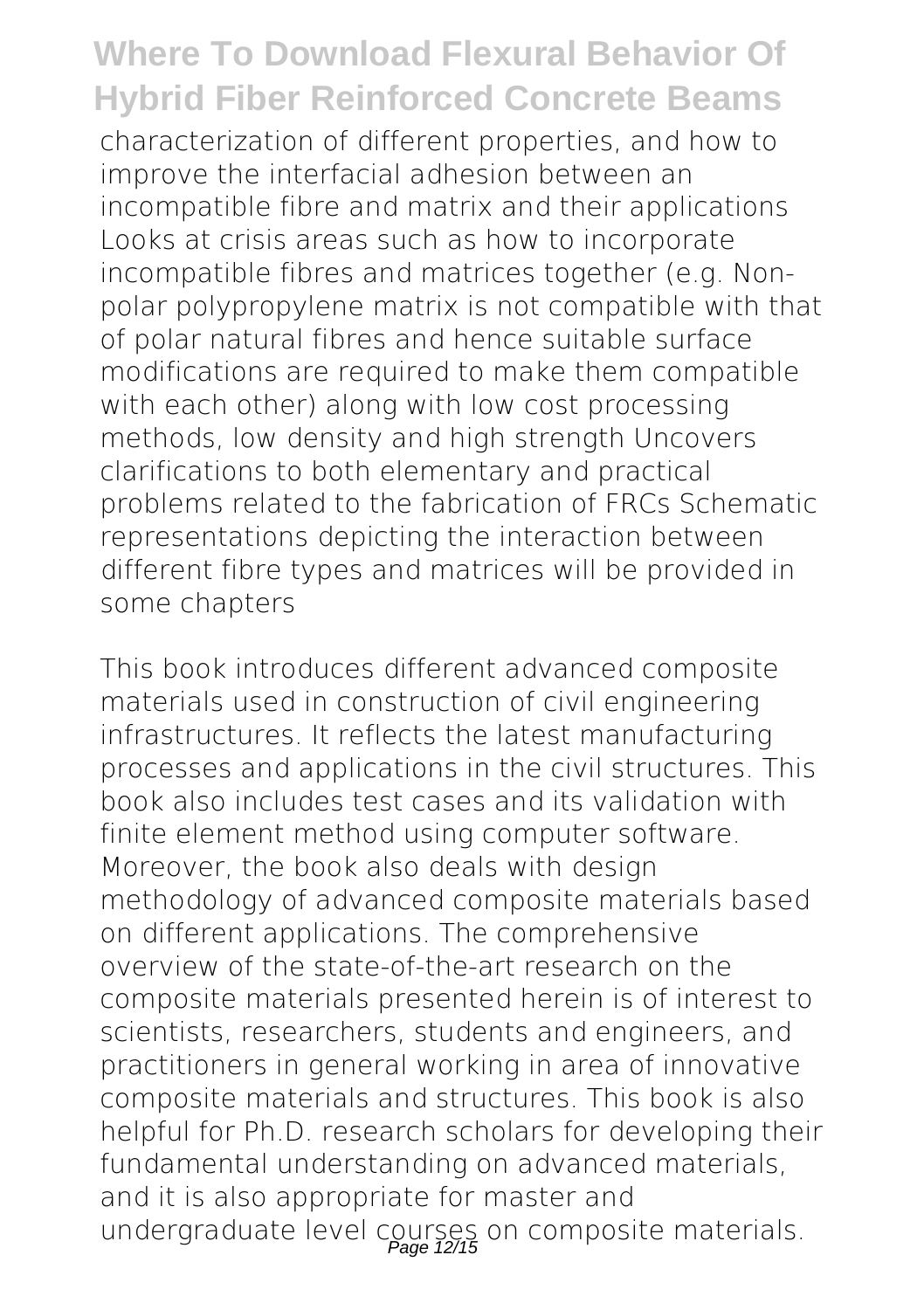"The demand for strengthening of aging reinforced concrete (RC) structures are continuously rising. Carbon fiber reinforced polymers (CFRP) are the most widely used externally bonded-reinforcing (EBR) materials for strengthening and retrofitting of RC structural members. The use of high strength galvanized steel mesh (GSM) strengthening material has recently gained some acceptance. However, Both CFRP and GSM have high strength but have low ductility. Recently developed aluminum alloys (AA) have high ductility and some desirable characteristics that may overcome some of the shortcomings of CFRP and GSM. Combining AA with CFRP and GSM will result in a hybrid material with balanced strength and ductility. Therefore, the major aim of this research is to develop a hybrid ductile and strong retrofitting system by combining AA plates with GSM and CFRP laminates to strengthen RC beams in flexure. A comprehensive experimental program was carried out to determine the tensile strength and the bond strength of the hybrid system. Fifteen-coupon specimens were tested for tensile strength, six specimens of concrete prisms for bond strength and 25 T-beam specimens for flexural strength under a four-point loading. Results showed an increase in the flexural capacity of the strengthened specimen ranging from 10% to 77% compared to the control beam and a decline in ductility of 13% to 59% compared to the un-strengthened specimen. Furthermore, analytical models based on ACI 440.2R-08 guidelines were employed to capture the flexural behavior of the tested specimens. Experimental results correlated well with the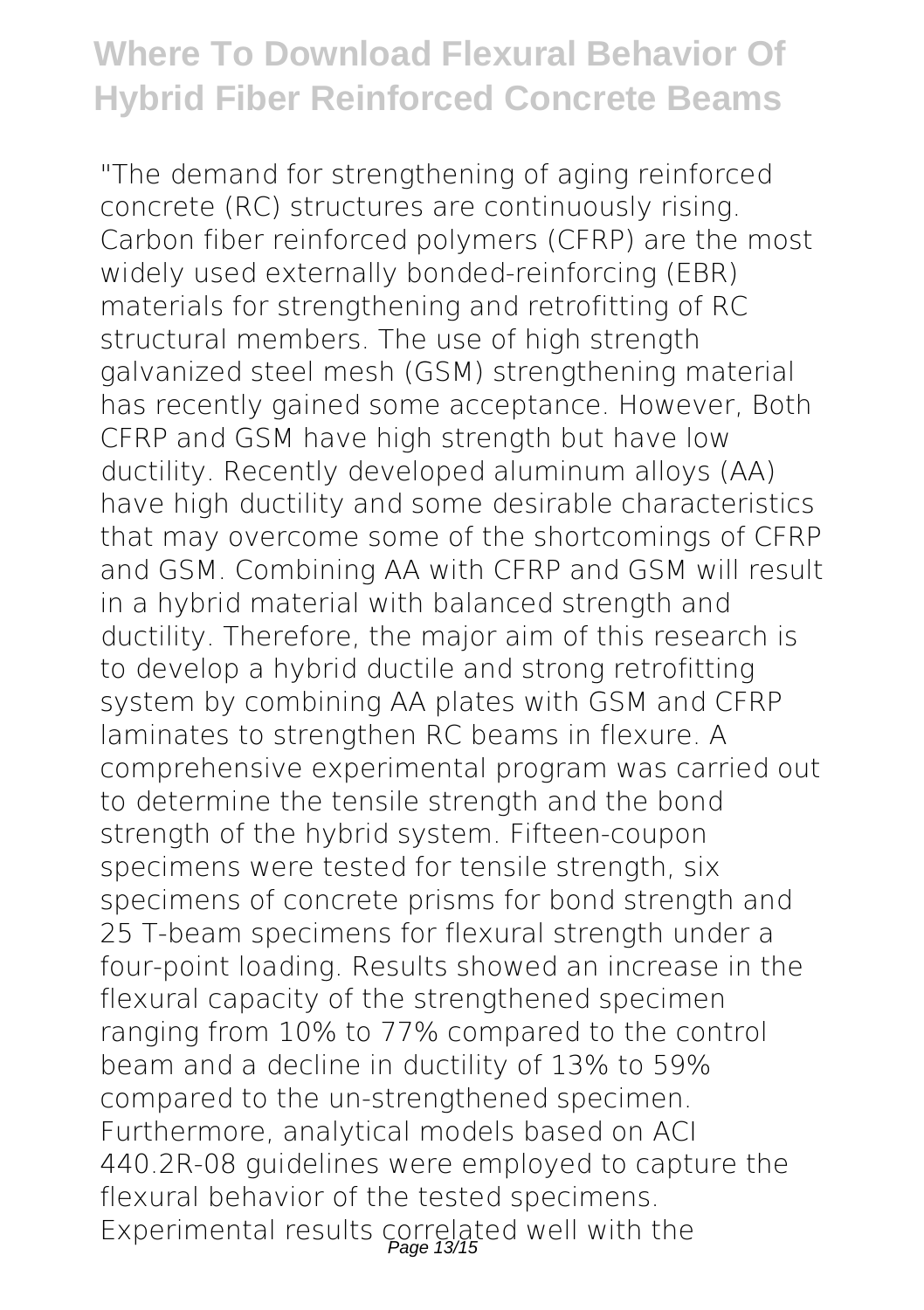analytical predictions in a range of 30% of the experimental values. The study concluded that the newly proposed hybrid systems are promising systems for the improvement of the flexural behavior (strength and ductility) of RC beams."--Abstract.

This proceedings volume contains select Green Building, Materials and Civil Engineering related papers from the 2016 International Conference on Green Building, Materials and Civil Engineering (GBMCE2016) which was held in Hong Kong, P.R. China, April 17-18, 2016. This volume of proceedings aims to provide a platform for researchers, engineers, academics as well as industrial professionals from all over the world to present their research results and development activities in the fields of Energy, Environment and Civil Engineering.

Geotechnical engineering has become an important discipline of civil engineering due to its rapid advancements and environmental challenges. Special emphasis is placed on innovative materials in the fields of geotechnical engineering, pavement engineering, health monitoring of structures and sustainability. Keywords: Green Building Materials, Cement Based Materials, Concrete Applications, Photocatalytic Effect on Paver Blocks, Stabilization of Black Cotton Soil, Concrete Filled Steel Tube Columns, Cenosphere, Fly Ash Brick, Stone Columns, Reinforced Concrete Beams, Interlocking Masonry Units, Lightweight Filler Materials, Soil Stabilization Using Fibres, Friction Stir Welding of Aluminum and Magnesium.